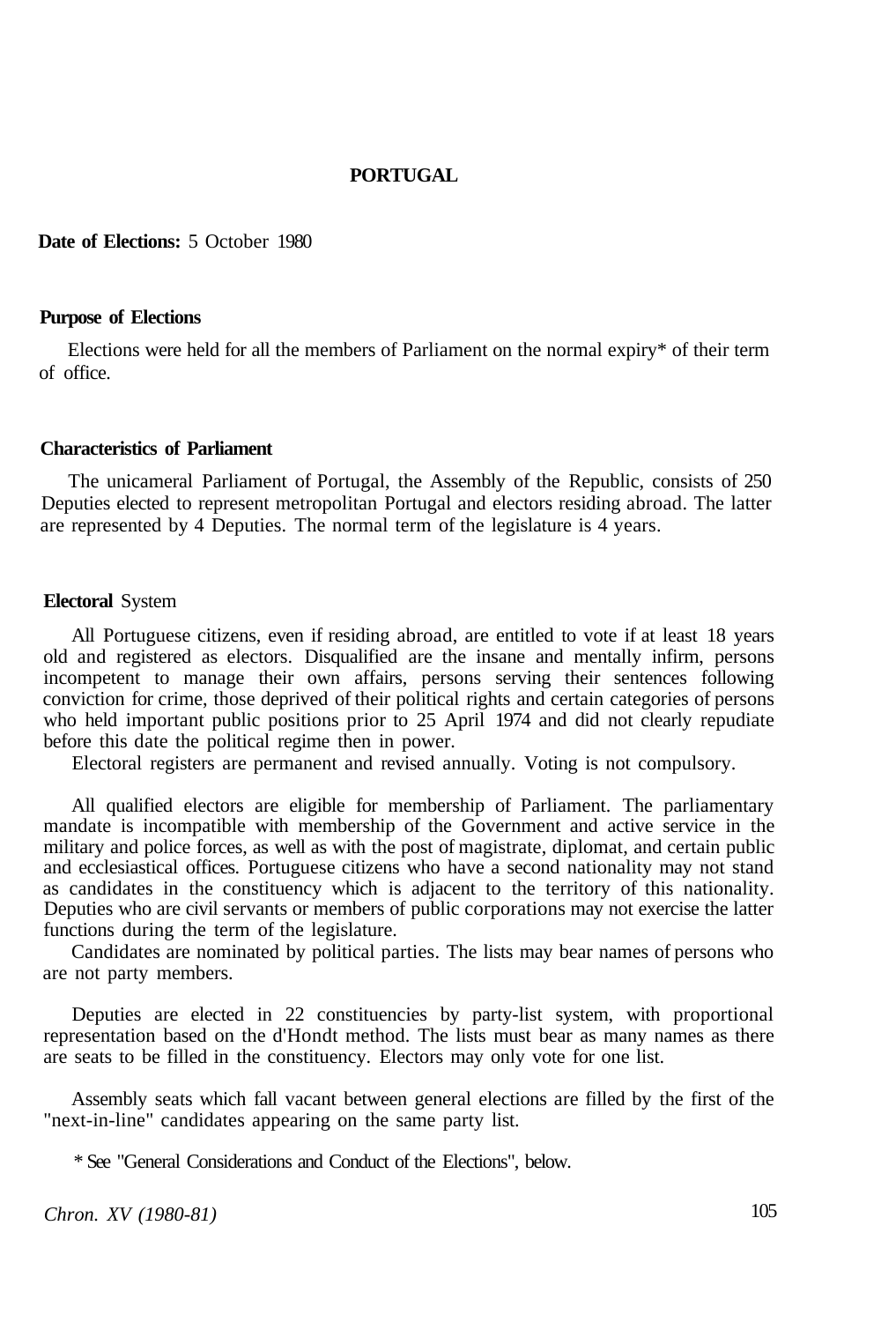### **General Considerations and Conduct of the Elections**

General elections were previously held in April 1976 and December 1979. The October 1980 poll was nevertheless due under the 1976 Constitution. Article 174 of this text states that each legislative period is to last four years, and that in the event of a premature dissolution (as in 1979), the Assembly subsequently elected does not begin a new legislative period.

As in 1979, one of the main competitors for Assembly seats was the ruling electoral coalition of the Democratic Alliance (consisting of the Social Democratic Party (PSD), headed by Prime Minister Francisco Sa Carneiro, the Centre Democratic Party (CDS), and the People's Monarchist Party (PPM)). This rightist Alliance (AD) was challenged by the Republican and Socialist Front (FRS), formed in June 1980; it comprised the Socialist Party (PS), the Socialist and Democratic Left (UEDS) and the Independent Social Democratic Association (ASDI). The third major contender was the United People's Alliance (APU), composed of the Portuguese Communist Party (PCP) and the Democratic Movement (MDP).

During the election campaign, which lasted from 14 September to 3 October, government expropriation of land was one of the key issues raised by the AD, which opposed such action; the Socialist Party, as well as the Communists, questioned the Prime Minister's personal integrity, particularly in financial dealings.

On polling day, both the Socialist Party and the APU lost ground, as the AD was returned with an increased absolute majority in the Assembly. Dr. Sa Carneiro's Council of Ministers, which had first taken office on 3 January 1980, remained intact until the accidental death of the Prime Minister in December 1980.